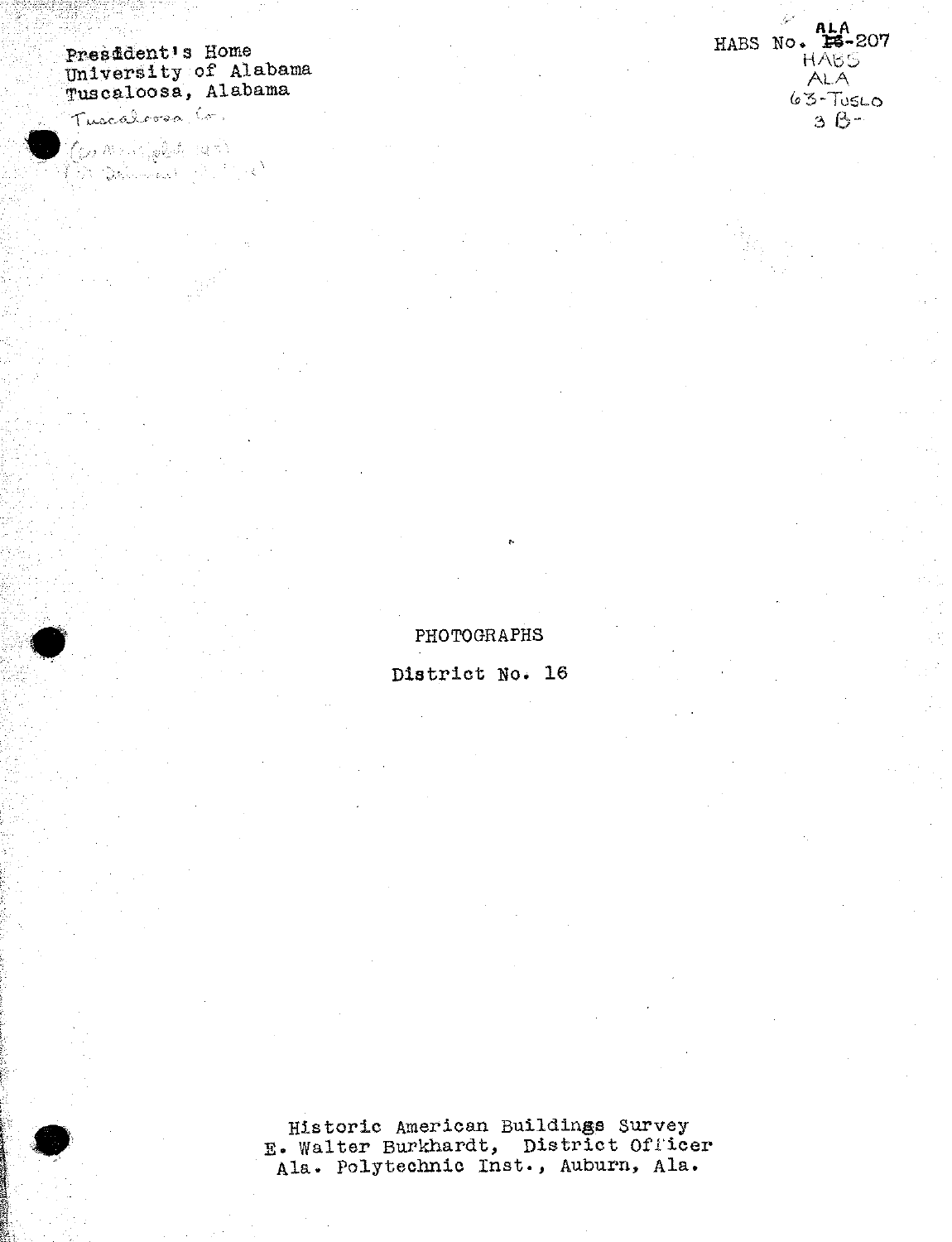PKESIDMOIS *mm* -- University of Alabama.  $T$ uecaloosa, Tuscaloosa  $C$ ounty, Alabama. ftps://www.ftps://www.ftps://www.ftps://www.ftps://www.ftps://www.ftps://www.ftps://www.ftps://www.ftps://www.ftps://www.ftps://www.ftps://www.ftps://www.ftps://www.ftps://www.f

ALA - 207  $UAG$ <br>Page 1.

ALA

Ownership?

Present Owner: University of Alabama.

Date of Erection: 1842.

Architect: Thomas Nicholls, Philadelphia Architect.

Builder: University of Alabama.

Present Condition: Excellent.

Number of Stories; Three.

Materials of Construction; It is of Gresk Revival design. constructed of brick-stucco, three stories high including a basement floor entered at ground level. The main piazza at second floor level is reached by outside stone steps with wrought iron balustrade. Six round fluted columns support the projecting roof. These have carved Greek capitals. Entrance is through double doors into a central hall extending the lenght of the house. On each side are large rooms with folding doors and colonial mantsls. The third floor, reached by a winding stairway in central hall has four large bed rooms. In front is a small balcony with wrought iron rail. Standing back some distance from University Avenue, surrounded by fine old trees and a mass of English Ivy clinging to its piazza, the building presents a view of dignity and interest.

Other Existing Records:

*m*

See: "CENTENNIAL" THE CRIMSON - WHITE<br>1831 - 1931 1831

> "HISTORIC HOMES OF ALABAMA AND THEIR TRADITIONS" By Alabama Members of the National League of American Pen Women.

See: Birmingham News, August 12, 1934

" UNIVERSITY ANTE-BELLUM CHARM LINGERS" By Varian Feare (Mre. E. Walter Burkhardt)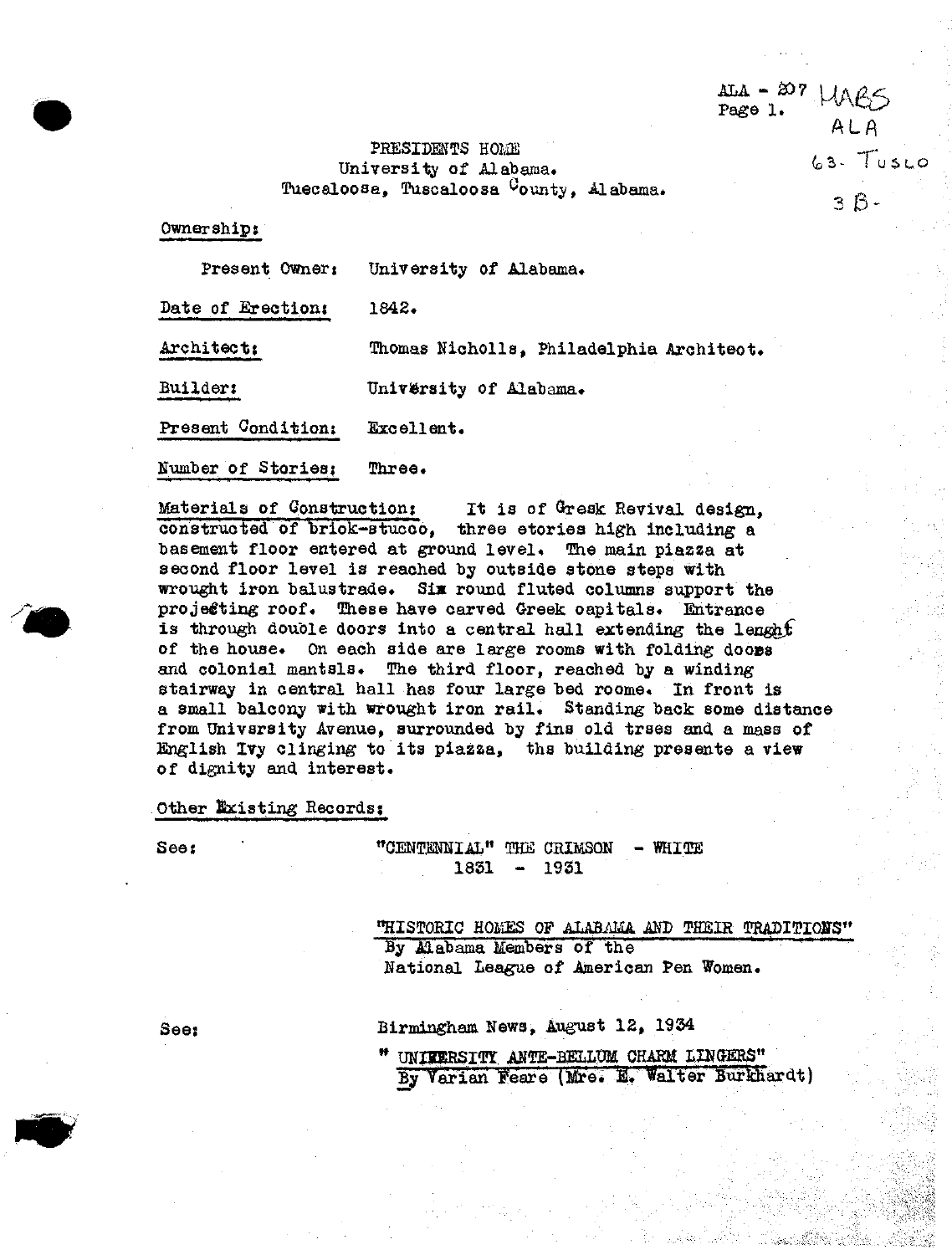*&U* - SO <sup>7</sup> Page 2.  $ALA$ 

Additional Data: The history of the building of this old home  $\begin{array}{c} \hbox{a.s.} \end{array}$ is interesting. Almost as soon as Alabama became a State, she acquired land for her University and very rich land it proved to  $3 \beta$ . he- Mars Field, as it was then called, lying' about one mile from Tuscaloosa, was chosen for the University, and the old Huntsville Post Eoad divided this into two parts.

On one side was a garden and fruit trees, and here the Trustees of the University decided there should be a home for the president, while the main buildings for the school should he on the other side. One of the interesting things about this building is that up to that time rarely had it been felt necessary in America to employ an architect for dwellings, only for great public buildings, so when we find that Alabama imported an architect from Philadelphia, an Englishman named Nicholls, it is evident that much importance was attached to this home. The plan of Nicholls was for the buildings Ths plan of Nicholls was for the buildings to he of this Greek Revival type and it is intensely interesting to find that all the recent buildings at the University carry out this idea, especially as to the magnificent columns and the double winding  $$ stairway at the entrance.

On the evening of April 3, 1864, the Federal army swept through the little town of Tuscaloosa leaving a mass of wrecked and burned treasure behind them, and only the great bravery of Dr.  $L, C$ . Garland's wife saved this beautiful home of the President. She ordered the soldiers from her home when they had already started burning it. In indignation she told them that their General had not commanded them to burn private dwellings, only public buildings. Knowing full well that she was right, and rather awed at her courage, they desisted, some aiding her and her negroes in putting out the fire they had started. Ehus was saved to the state this beautiful home which is now considered one of the most perfect types of Early Greek Hevival architecture in America.

Source of Material: Historic Homss of Alabama and their Traditions.

Datej 10-6-1936.

Compiled by: Katherine Floyd. Auburn, Alabama. Approved: E. Walter Burkhardt, District Officer, HABS. Auburn, Alabama.

**£co. JW.4^** *-t\$x).*



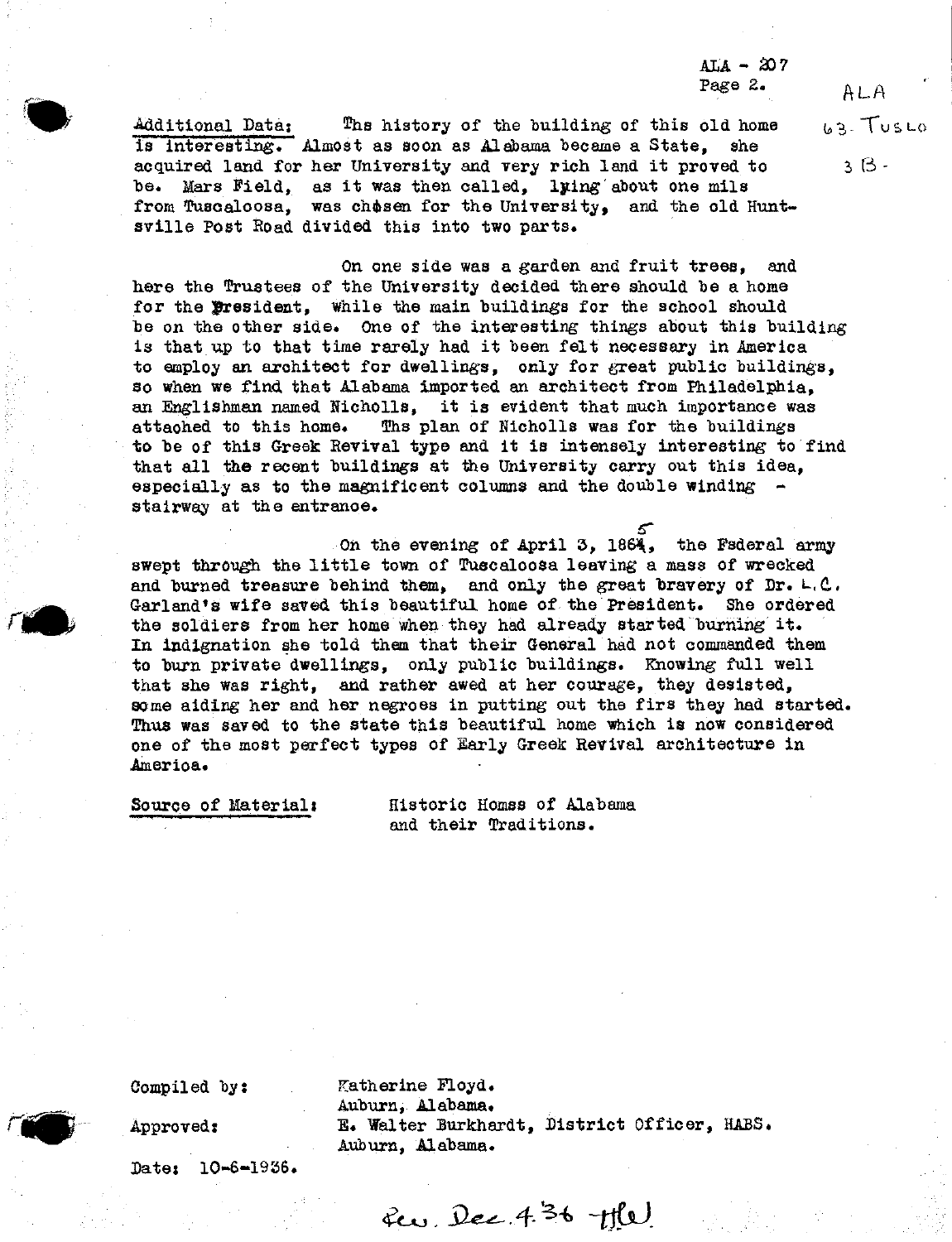ADDENDUM TO UNIVERSITY OF ALABAMA, PRESIDENT'S HOUSE University of Alabama-Birmingham Industrial District University Blvd. Tuscaloosa Tuscaloosa County Alabama

 $\mathcal{L}^{\text{max}}_{\text{max}}$ 

 $\sim 10^{11}$ 

 $\sim 10^{11}$  km  $^{-1}$ 

HABS No. AL-207 HABS  $ALA$  $63-TUSLO,$  $3B -$ 

## WRITTEN HISTORICAL & DESCRIPTIVE DATA

HISTORIC AMERICAN ENGINEERING RECORD National Park Service Department of the Interior P.O. Box 37127 Washington, D.C. 20013-7127

 $\sim 10^{-1}$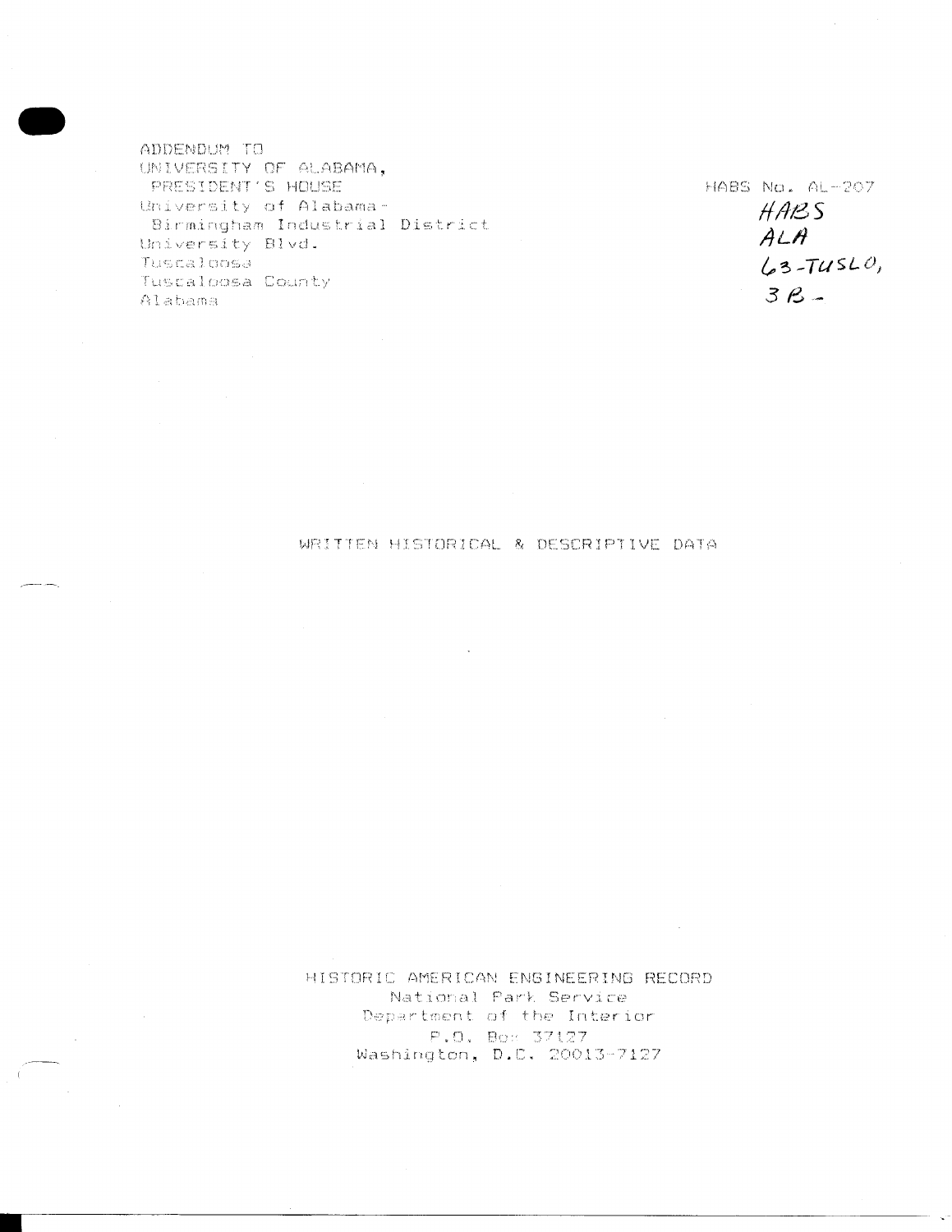ADDENDUM TO UNIVERSITY OF ALABAMA, PRESIDENT'S HOUSE HABS No. AL-207 (Page 3) HALS HISTORIC AMERICAN BUILDINGS SURVEY  $A \subset A$  $63 - TUSLO,$ UNIVERSITY OF ALABAMA, PRESIDENT'S HOUSE  $3R -$ 

Location: Southside of University Boulevard, University of Alabama Campus, Tuscaloosa, Tuscaloosa County, Alabama.

Date of

Project

Construction: 1839-1841

Historical

Information: This report is based on written documentation donated by the Birmingham Historical Society, reformatted to HABS/HAER guidelines.

Description: Designed by Philadelphia architect William Nichols, who also designed the Tuscaloosa Capitol, this Greek Revival residence is considered one of the state's finest structures. The three-story brick (covered with stucco) structure features second and third story Ionic columned open porches, plaster cornices, medallions, and frescoes said to be made by slaves of Tuscaloosa physician Dr. John R. Drish. The balustrade was added in 1855, the exterior stair railing in 1887. Inside, on each of the three floors, the central hall is flanked by two rooms. A 1907 renovation installed central heat, restored plaster friezes and restuccoed the exterior. Two brick servants' quarters also remain on the grounds. One served as kitchen and smokehouse, the other contained a well and dairy.

Overview: This residence was designed and built as the residence of the president of the University of Alabama. Refusing to leave the property, Mrs. Garland, wife of president Landon Garland, ordered Federal troops to put out the fire they had kindled, thus saving the residence from destruction during the Civil War, when many university buildings were destroyed.